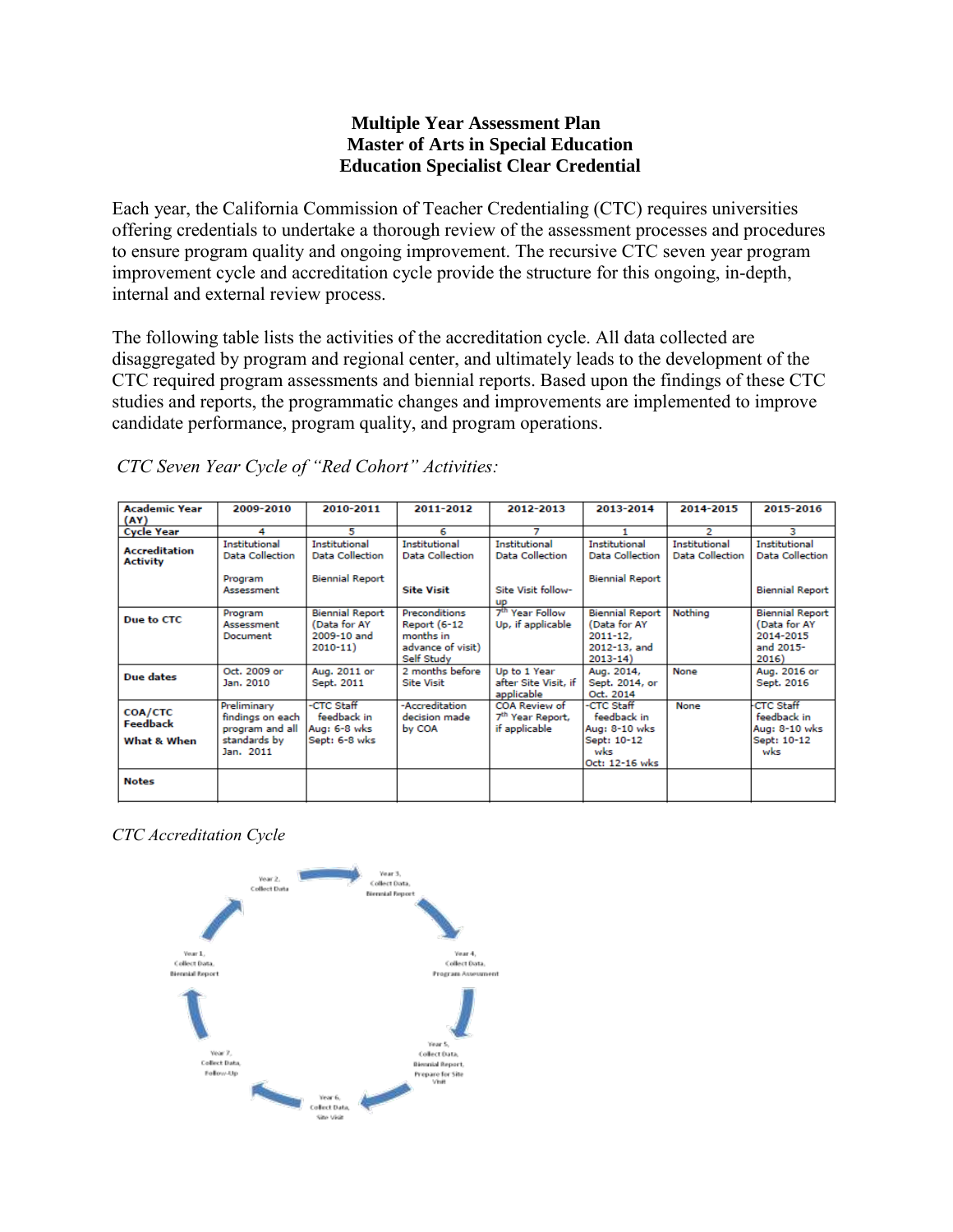#### **Assessment Activities**

#### **Methods of Assessment and Criteria for Success Master of Arts in Special Education Education Specialist Clear Credential**

Currently, assessment data is collected through internal and external sources. Focus groups representing staff, faculty, clinical supervisors, and advisory councils have worked together to discern a set of balanced assessment measures. They are listed below. Accompanying forms and rubrics are included in the appendix.

#### *1. Coursework Assessments (2008)*

Using TaskStream as the primary data storage system, the program collects key assessments known as signature assignments to gauge candidates' progress throughout their course of study and ensure CTC program standards are met. Each signature assignment is evaluated using a supporting rubric. At the end of each academic year, collected data is disaggregated by regional center and analyzed with results identifying areas for program improvement. Rubrics may be found in the appendix.

- **Signature Assignment: In** GED 622, Advanced Assessment and Behavioral Analysis,  $\bullet$ the signature assignment requires candidates to complete a comprehensive philosophy and action plan of assessment and behavior support to include: their personal beliefs and philosophy about their approach to assessment and behavior interventions and supports, identification of a viable set of rules and expectations for a classroom based on this philosophy (specifying the grade level, number of students and types of disabilities involved), and specific consequences for noncompliance with rules. This includes how the rules and expectations are taught and used to establish a positive classroom environment for students and established guidelines for individual behavioral needs, procedures, room arrangement, and supports as appropriate.
- **Signature Assignment: In GED 650: Universal Access: Equity for All Students, candidates, given** the Universal Design lesson planning forms, design, rather than retrofit, and implement a standards-based curricular lesson for a unit of study. This assignment demonstrates deepened understanding of: equitable access and implementing differentiated strategies (content, product, process). This creates a powerful standardsaligned lesson responsive to the needs of diverse learners (special education, English Learners, gifted/talented, cultural diversity, at-risk).
- **Signature Assignment: In GED 656, Shared Leadership, Legislation, and Due Process, candidates,** through observation and data collection, produce a school scan that documents the following elements of their school environment: policies and procedures enhancing collaborative teams, leadership styles, instructional resources, inclusive policies and practices or those not implemented, problem solving strategies that they are encouraged to use, classroom organizational systems, identifying what is working well, and areas for improvement.
- **Signature Assignment:** In GED658, Reflective Coaching Seminar and Induction, for special education "Education Specialist" clear credential candidates complete and submit the Education Specialist Individual Induction Plan (IIP) Plan, which is the process for Teacher Induction. Candidates, in collaboration with faculty, frame the path for the